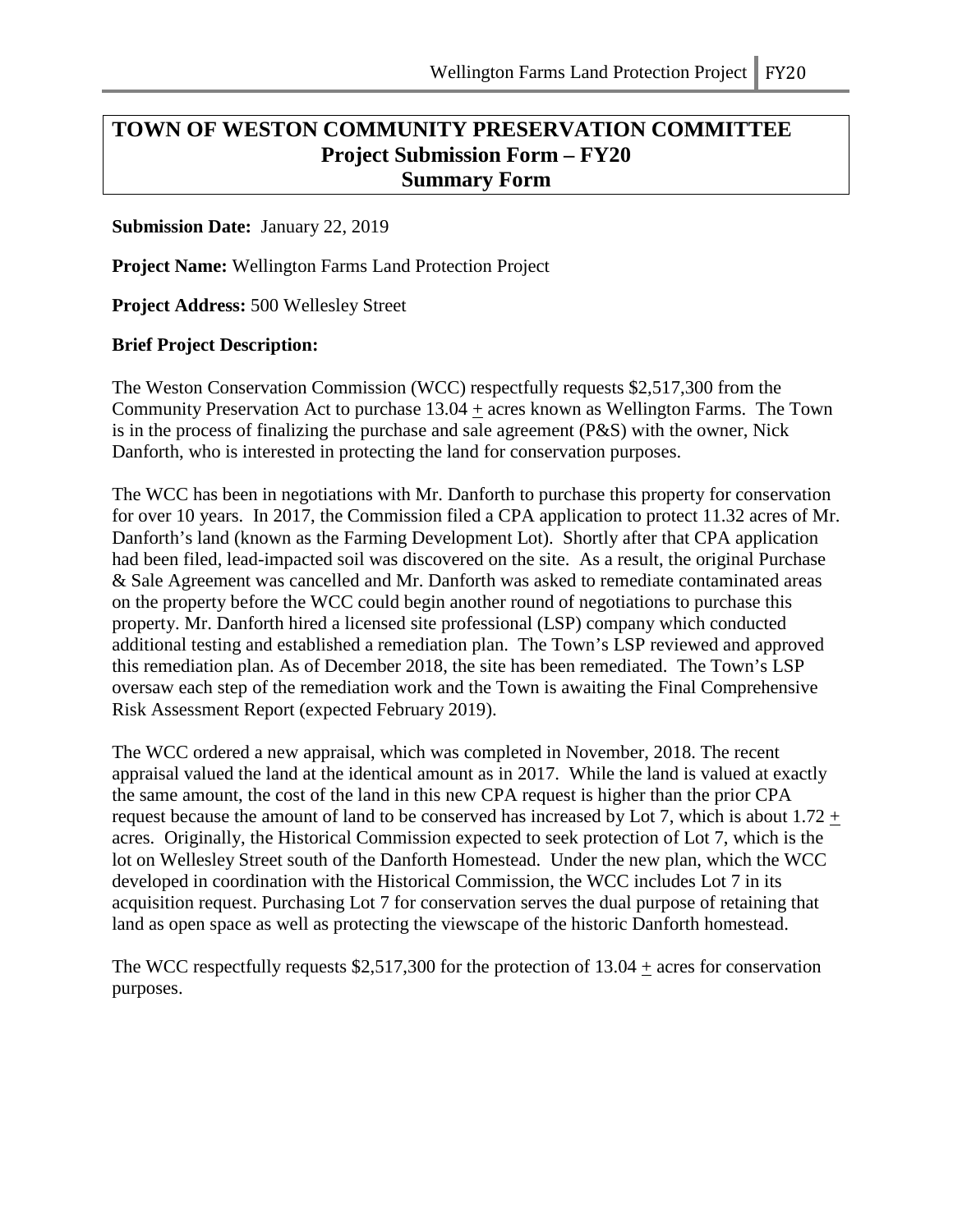**Contact Person:** Michele Grzenda

**Contact Title:** Weston Conservation Administrator

**Contact Phone #:** 781-786-5068

**Contact Email Address:** Grzenda.m@westonmass.org

**Contact Mailing Address**: PO Box 378, Weston, MA 02493

**Sponsoring Organization:** Conservation Commission

**Eligibility - Only activities designated in "Yes" boxes, below, are eligible uses of CPA Funds. Please mark the box, or boxes, that apply:**

|                 | Open Space | <b>Historic</b><br><b>Resources</b> | $\ $ <b>Recreational</b> $\ $ Community<br>Land | <b>Housing</b> |
|-----------------|------------|-------------------------------------|-------------------------------------------------|----------------|
| Acquire         | <b>Zes</b> |                                     |                                                 |                |
| <b>Create</b>   | Yes        |                                     |                                                 |                |
| <b>Preserve</b> | Yes        |                                     |                                                 |                |
|                 |            |                                     |                                                 |                |

**Projected Cost (Please add information for additional fiscal years as necessary):**

|                    |                           | <b>CPC Funds</b> |                                   | <b>Other Funding</b> |
|--------------------|---------------------------|------------------|-----------------------------------|----------------------|
| <b>Fiscal Year</b> | <b>Total Project Cost</b> | Requested        | Reason                            | <b>Sources</b>       |
| 2016               | \$4,250                   | \$4,250          | Appraisal                         |                      |
| 2017               | \$3,950                   | \$3,950          | Phase I                           |                      |
| 2018               | \$14,400                  | \$12,525         | <b>LSP Peer Review</b>            | \$1,875              |
| 2019               | \$5,000                   | \$5,000          | <b>LSP Peer Review</b>            |                      |
| 2019               | \$3,950                   | \$3,950          | new Appraisal                     |                      |
| 2019               | \$3,000                   | \$2,000          | Final LSP work                    | \$1000 (WCC budget)  |
|                    |                           |                  |                                   | \$877,700 (MWRA      |
| 2020               | \$3,375,000               | \$2,497,300      | Purchase of 13.04 Ac.             | fund)                |
|                    |                           |                  | Legal Fees (closing costs),       |                      |
|                    |                           |                  | <b>CR Drafting, Initial Field</b> |                      |
| 2020               | \$20,000                  | \$20,000         | <b>Edge Management</b>            |                      |

| <b>Total FY20 CPA Funding Requested</b>              | \$2,517,300 |
|------------------------------------------------------|-------------|
| Total Amount of CPA funds Used/Requested (FY16-FY20) | \$2,548,975 |
| <b>Total Project Cost:</b>                           | \$3,429,550 |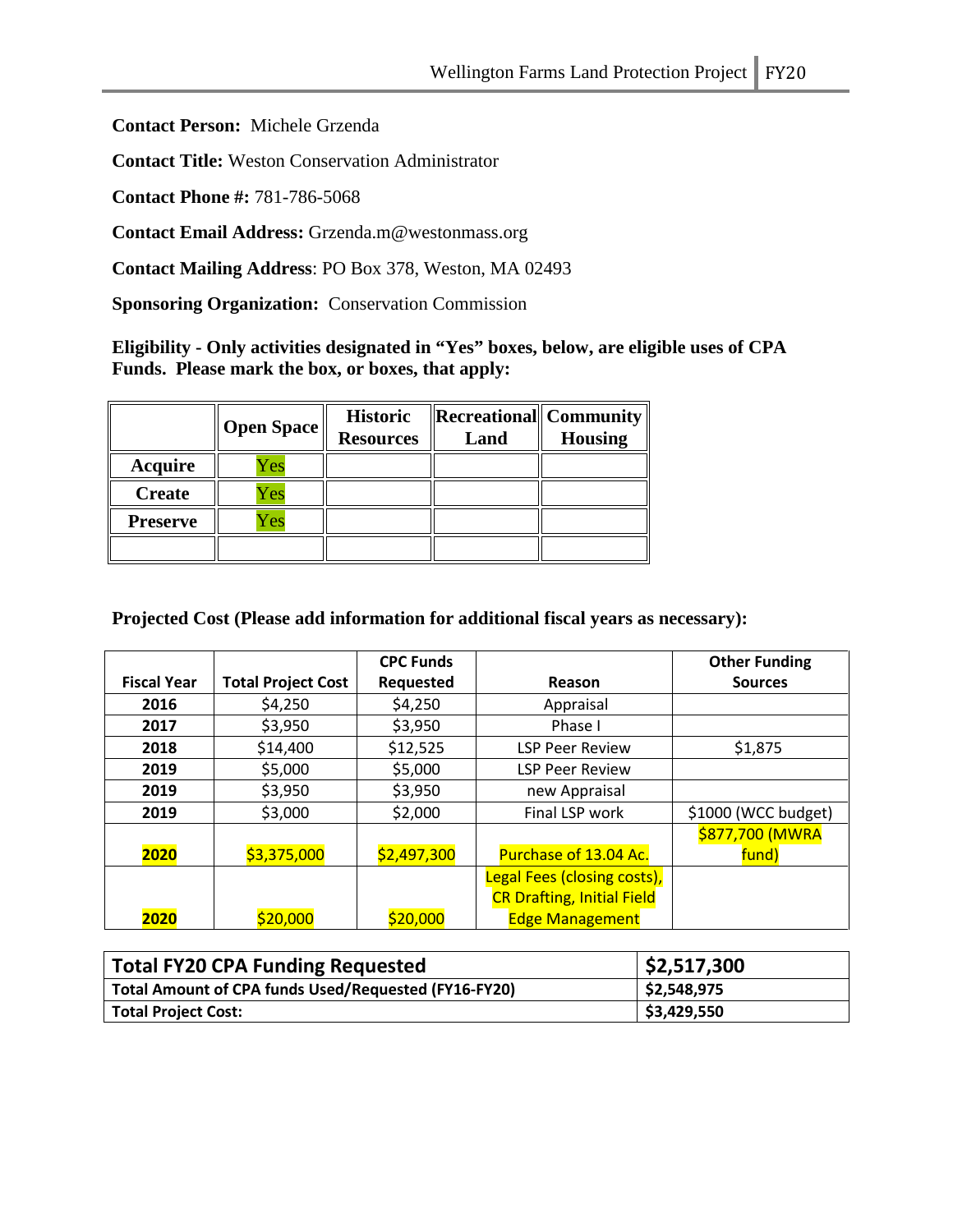# **TOWN OF WESTON COMMUNITY PRESERVATION COMMITTEE Project Submission Form – FY20 Application**

**Please address the following questions/categories using additional sheets as necessary.**

- **1. Goals/Community Need:** 500 Wellesley Street is a 13.04 acre of undeveloped land which has been identified in both the 1996 and 2017 Open Space and Recreation Plans as a priority property for protection. The WCC has been in negotiations with Nick Danforth, the owner, who is interested in seeing this parcel permanently protected. The parcel contains several active agricultural fields, which are annually leased to Waltham Fields Community Farm (WFCF). The remaining areas of the property are comprised of forested and wetland habitats. A trail along the northern property boundary connects this land with open space to the north, managed by Massachusetts Water Resources Authority, and trail easements and Weston Conservation land to the west. If protected, the land will be open to the general public for passive recreation for future generations.
- **2. Project Timeline:** As discussed above, in August 2017, the WCC entered into a purchase and sale agreement with the owner. However, due to the discovery of lead contaminated soil later that year, the P&S was cancelled and Mr. Danforth was asked to clean up the property prior to continuing the land protection project. Mr. Danforth hired a licensed site professional company who conducted additional testing and determined an appropriate remediation plan, with review and oversight by the Town's LSP. In December 2018, the site was remediated. The Town's LSP oversaw the remediation work and the Town is awaiting the Final Comprehensive Risk Assessment Report (expected February 2019). WCC is now prepared to bring this request to May Town Meeting.
- **3. Community Support:** The Commission anticipates receiving support from the Agricultural Commission, Historical Commission, Board of Selectmen, and the Community Preservation Commission. The Commission has helped facilitate discussions between the Historical Commission and Mr. Danforth. As a result, Mr. Danforth has agreed to place a voluntary Historic Preservation Restriction on his home. The Commission facilitated conversations between Mr. Danforth and the Affordable Housing Trust about the possibility of placing affordable housing units on a portion of the property. Although an agreement was not reached, the Affordable Housing Trust was appreciative of the opportunity to investigate possible affordable housing on the parcel.
- **4. Budget:** After several months of negotiations, the landowner agreed to sell the property for \$3,375,000, slightly below the assessed value of 3,500,000. In addition, the Commission is requesting \$15,000 for legal expenses (Closing Costs and Conservation Restriction drafting) and \$5,000 for initial field edge restoration.
- **5. Other Funding Sources:** In addition to CPA Funds, WCC intends to utilize the \$877,700 remaining from the MWRA Mitigation Fund (created as part of a land swap and land taking for the MWRA covered storage tank project).